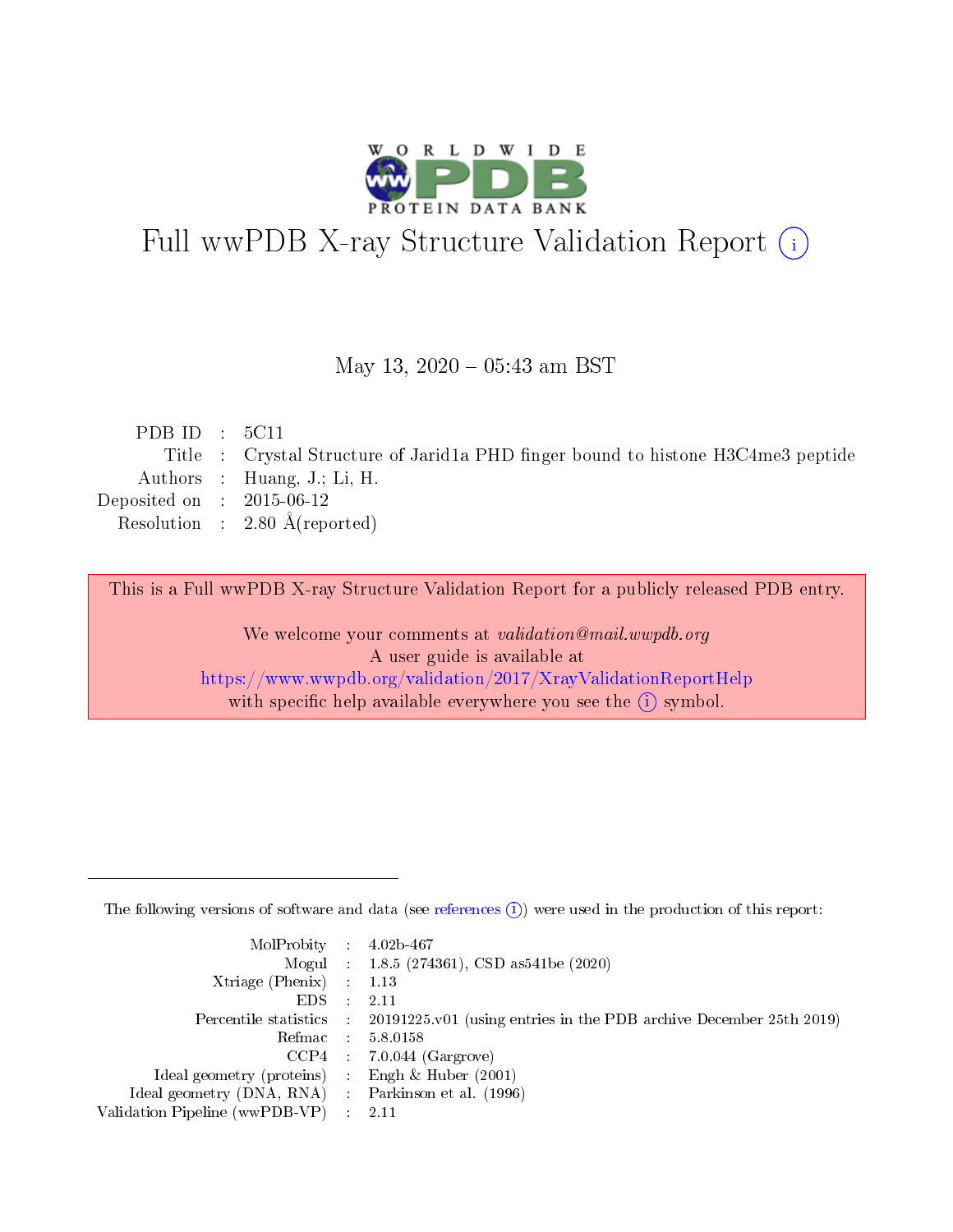# 1 [O](https://www.wwpdb.org/validation/2017/XrayValidationReportHelp#overall_quality)verall quality at a glance  $(i)$

The following experimental techniques were used to determine the structure: X-RAY DIFFRACTION

The reported resolution of this entry is 2.80 Å.

Percentile scores (ranging between 0-100) for global validation metrics of the entry are shown in the following graphic. The table shows the number of entries on which the scores are based.



| Metric                | Whole archive        | <b>Similar resolution</b>                                              |
|-----------------------|----------------------|------------------------------------------------------------------------|
|                       | $(\#\text{Entries})$ | $(\#\text{Entries},\, \text{resolution}\; \text{range}(\textup{\AA}))$ |
| $R_{free}$            | 130704               | $3140(2.80-2.80)$                                                      |
| Clashscore            | 141614               | $3569(2.80-2.80)$                                                      |
| Ramachandran outliers | 138981               | 3498 (2.80-2.80)                                                       |
| Sidechain outliers    | 138945               | $3500(2.80-2.80)$                                                      |
| RSRZ outliers         | 127900               | $3078(2.80-2.80)$                                                      |

The table below summarises the geometric issues observed across the polymeric chains and their fit to the electron density. The red, orange, yellow and green segments on the lower bar indicate the fraction of residues that contain outliers for  $>=3, 2, 1$  and 0 types of geometric quality criteria respectively. A grey segment represents the fraction of residues that are not modelled. The numeric value for each fraction is indicated below the corresponding segment, with a dot representing fractions  $\epsilon=5\%$  The upper red bar (where present) indicates the fraction of residues that have poor fit to the electron density. The numeric value is given above the bar.

| Mol | ${\rm Chain \mid Length}$ | Quality of chain |     |     |  |  |
|-----|---------------------------|------------------|-----|-----|--|--|
|     | にの                        | 2%               | 87% | 13% |  |  |
|     | 10                        | 10%<br>40%       | 30% | 30% |  |  |

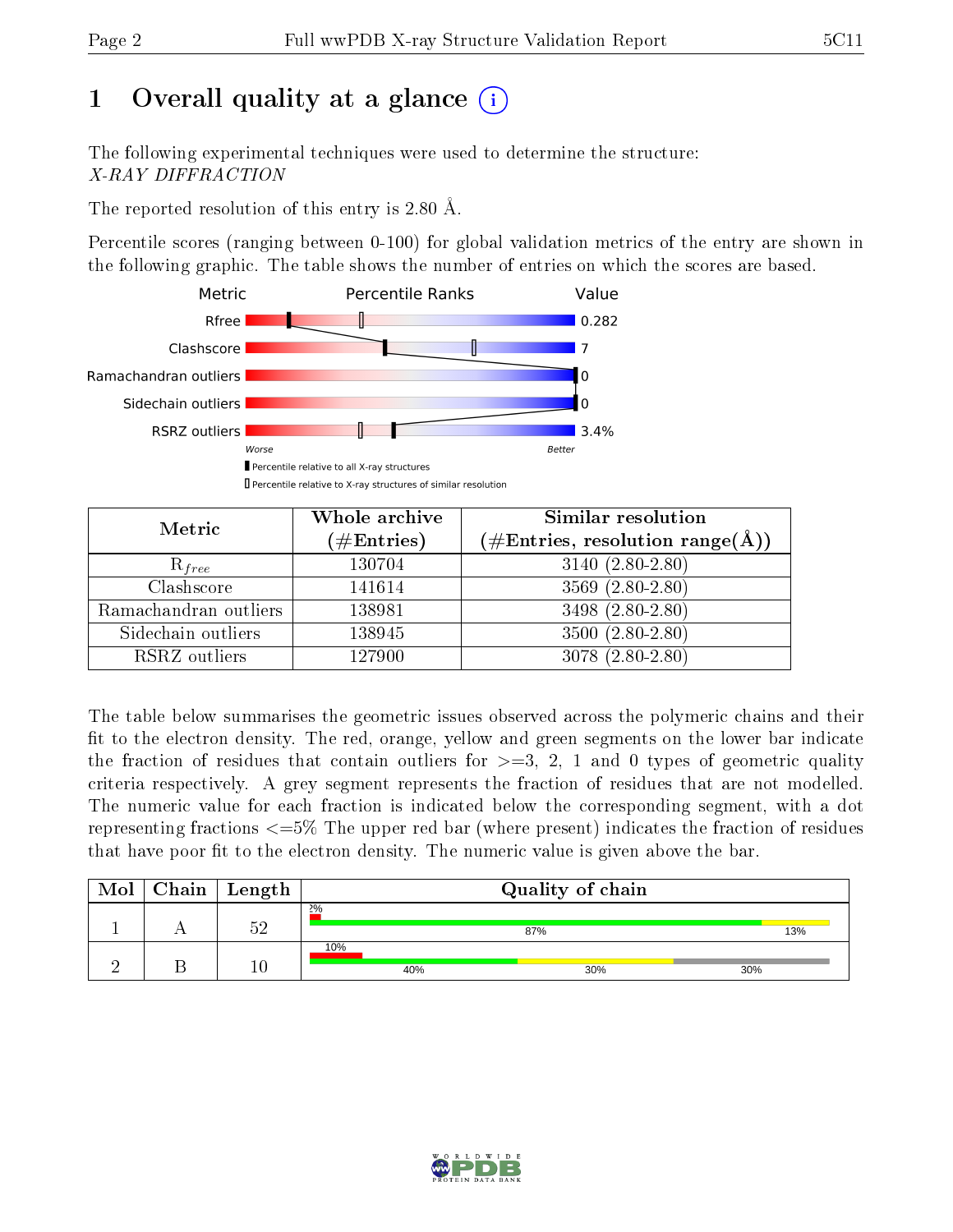# 2 Entry composition (i)

There are 3 unique types of molecules in this entry. The entry contains 457 atoms, of which 0 are hydrogens and 0 are deuteriums.

In the tables below, the ZeroOcc column contains the number of atoms modelled with zero occupancy, the AltConf column contains the number of residues with at least one atom in alternate conformation and the Trace column contains the number of residues modelled with at most 2 atoms.

• Molecule 1 is a protein called Lysine-specific demethylase 5A.

| Mol | Chain   Residues | $\rm{Atoms}$       |     |    | $\rm ZeroOcc$   AltConf   Trace |  |  |  |
|-----|------------------|--------------------|-----|----|---------------------------------|--|--|--|
|     | 52               | $\rm Total$<br>399 | 241 | 68 | - 8 i                           |  |  |  |

There is a discrepancy between the modelled and reference sequences:

|  | Chain   Residue   Modelled   Actual | ∣ Comment.                  | Reference |
|--|-------------------------------------|-----------------------------|-----------|
|  | SER                                 | expression tag   UNP P29375 |           |

• Molecule 2 is a protein called H3 peptide.

| Mol | Chain   Residues | Atoms           |  |          | $\text{ZeroOcc} \mid \text{AltConf} \mid \text{Trace}$ |  |
|-----|------------------|-----------------|--|----------|--------------------------------------------------------|--|
|     |                  | Total C N<br>56 |  | 35 11 10 |                                                        |  |

• Molecule 3 is ZINC ION (three-letter code: ZN) (formula: Zn).

|  | Mol   Chain   Residues | Atoms | $ZeroOcc$   AltConf |
|--|------------------------|-------|---------------------|
|  |                        | Fotal |                     |

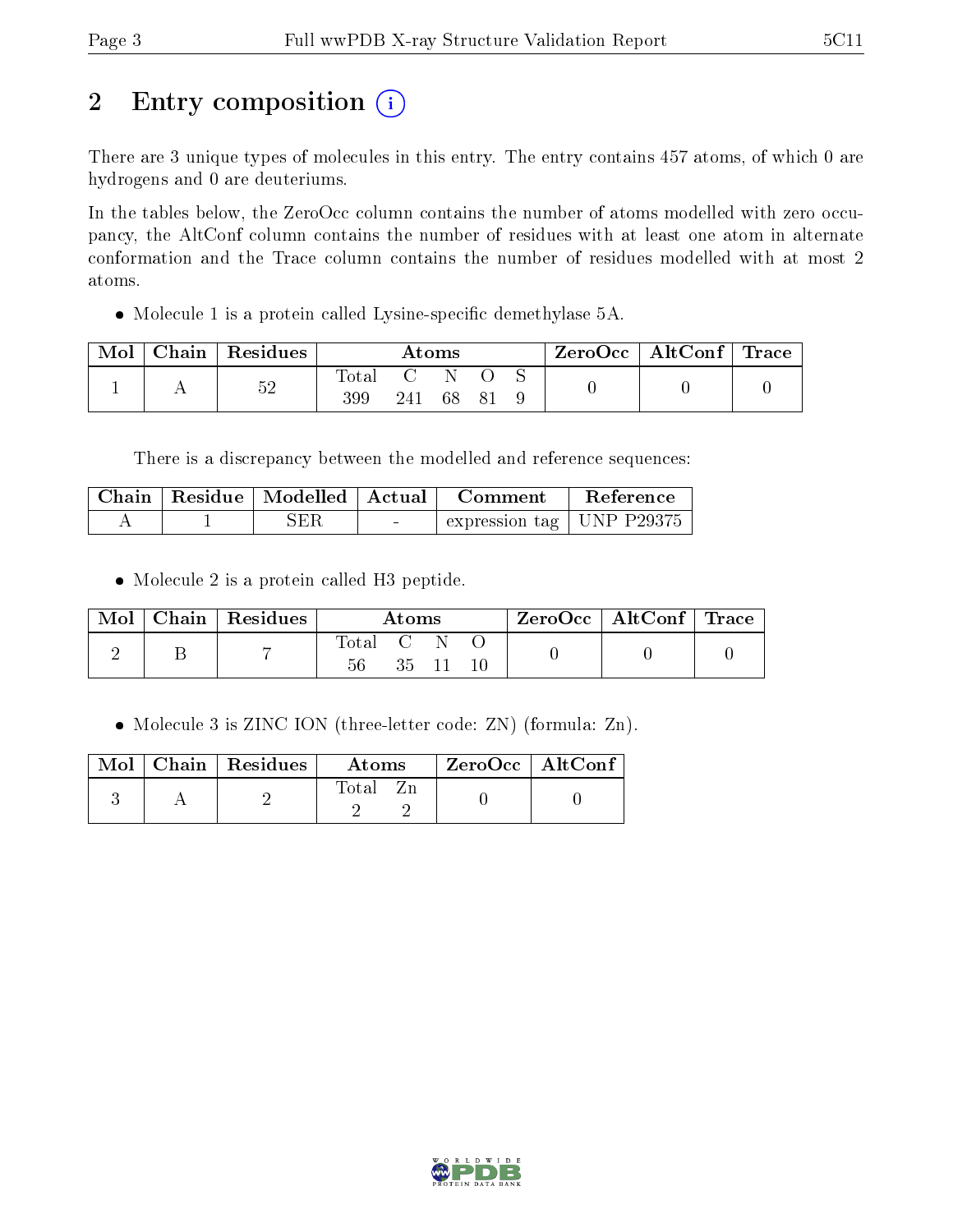# 3 Residue-property plots  $(i)$

These plots are drawn for all protein, RNA and DNA chains in the entry. The first graphic for a chain summarises the proportions of the various outlier classes displayed in the second graphic. The second graphic shows the sequence view annotated by issues in geometry and electron density. Residues are color-coded according to the number of geometric quality criteria for which they contain at least one outlier: green  $= 0$ , yellow  $= 1$ , orange  $= 2$  and red  $= 3$  or more. A red dot above a residue indicates a poor fit to the electron density (RSRZ  $> 2$ ). Stretches of 2 or more consecutive residues without any outlier are shown as a green connector. Residues present in the sample, but not in the model, are shown in grey.

• Molecule 1: Lysine-specific demethylase 5A



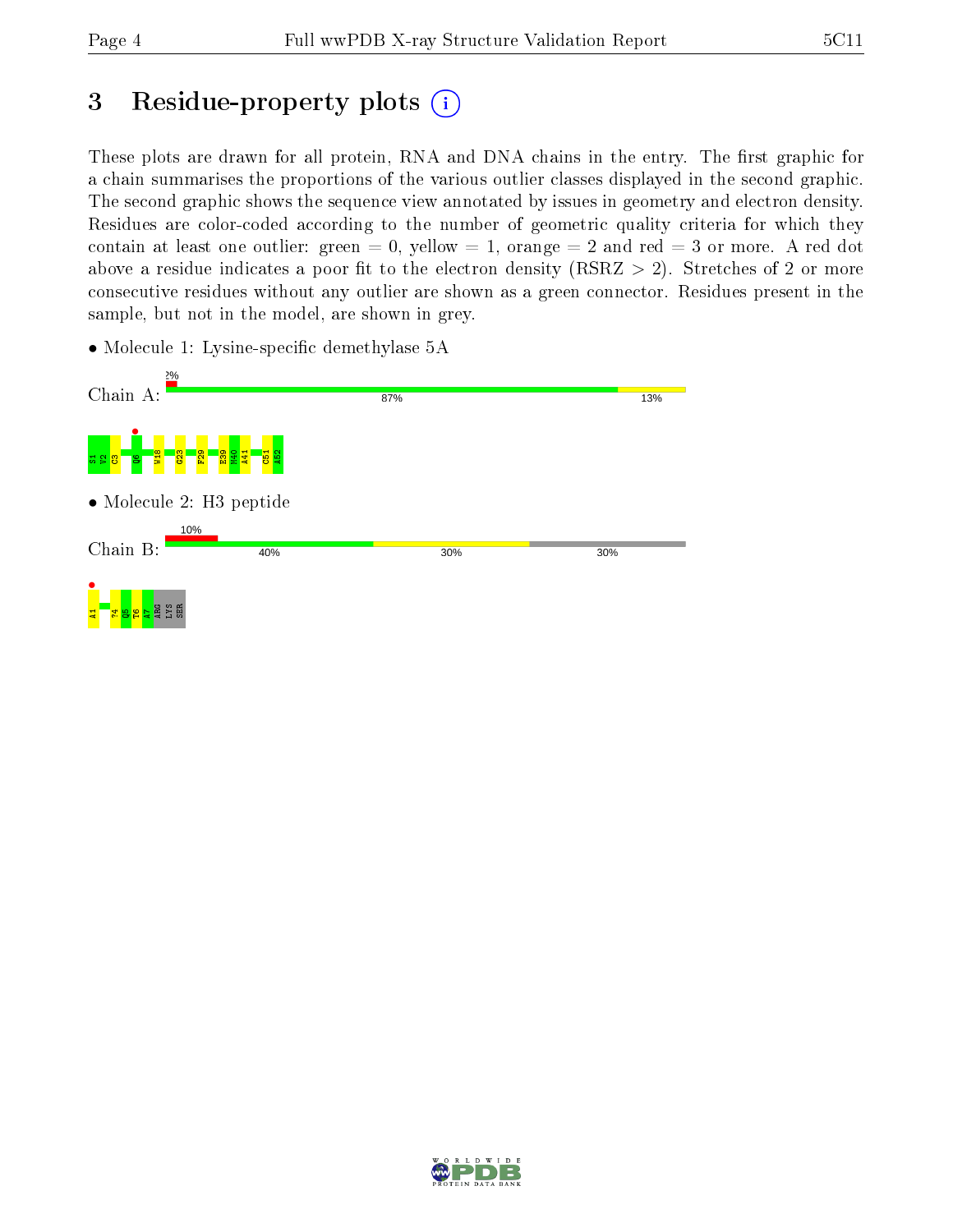# 4 Data and refinement statistics  $(i)$

| Property                                                             | Value                                               | Source     |
|----------------------------------------------------------------------|-----------------------------------------------------|------------|
| Space group                                                          | I 4 3 2                                             | Depositor  |
| Cell constants                                                       | $108.91\text{\AA}$<br>$108.91\text{\AA}$<br>108.91Å |            |
| a, b, c, $\alpha$ , $\beta$ , $\gamma$                               | $90.00^\circ$<br>$90.00^\circ$<br>$90.00^\circ$     | Depositor  |
| Resolution $(A)$                                                     | $44.46 - 2.80$                                      | Depositor  |
|                                                                      | $44.46 = 2.80$                                      | <b>EDS</b> |
| % Data completeness                                                  | $99.5(44.46-2.80)$                                  | Depositor  |
| (in resolution range)                                                | 99.5 (44.46-2.80)                                   | <b>EDS</b> |
| $R_{merge}$                                                          | 0.07                                                | Depositor  |
| $\mathrm{R}_{sym}$                                                   | (Not available)                                     | Depositor  |
| $\langle I/\sigma(I) \rangle^{-1}$                                   | $3.17$ (at 2.81Å)                                   | Xtriage    |
| Refinement program                                                   | PHENIX (phenix.refine: 1.9 1692)                    | Depositor  |
|                                                                      | $0.245$ ,<br>0.279                                  | Depositor  |
| $R, R_{free}$                                                        | 0.250,<br>0.282                                     | DCC        |
| $R_{free}$ test set                                                  | $\overline{278}$ reflections $(9.52\%)$             | wwPDB-VP   |
| Wilson B-factor $(A^2)$                                              | 96.6                                                | Xtriage    |
| Anisotropy                                                           | 0.000                                               | Xtriage    |
| Bulk solvent $k_{sol}(e/\mathring{A}^3)$ , $B_{sol}(\mathring{A}^2)$ | $0.35$ , 75.0                                       | <b>EDS</b> |
| $L$ -test for twinning <sup>2</sup>                                  | $< L >$ = 0.46, $< L2 >$ = 0.29                     | Xtriage    |
| Estimated twinning fraction                                          | No twinning to report.                              | Xtriage    |
| $F_o, F_c$ correlation                                               | 0.93                                                | <b>EDS</b> |
| Total number of atoms                                                | 457                                                 | wwPDB-VP   |
| Average B, all atoms $(A^2)$                                         | 95.0                                                | wwPDB-VP   |

Xtriage's analysis on translational NCS is as follows: The largest off-origin peak in the Patterson function is  $6.52\%$  of the height of the origin peak. No significant pseudotranslation is detected.

<sup>&</sup>lt;sup>2</sup>Theoretical values of  $\langle |L| \rangle$ ,  $\langle L^2 \rangle$  for acentric reflections are 0.5, 0.333 respectively for untwinned datasets, and 0.375, 0.2 for perfectly twinned datasets.



<span id="page-4-1"></span><span id="page-4-0"></span><sup>1</sup> Intensities estimated from amplitudes.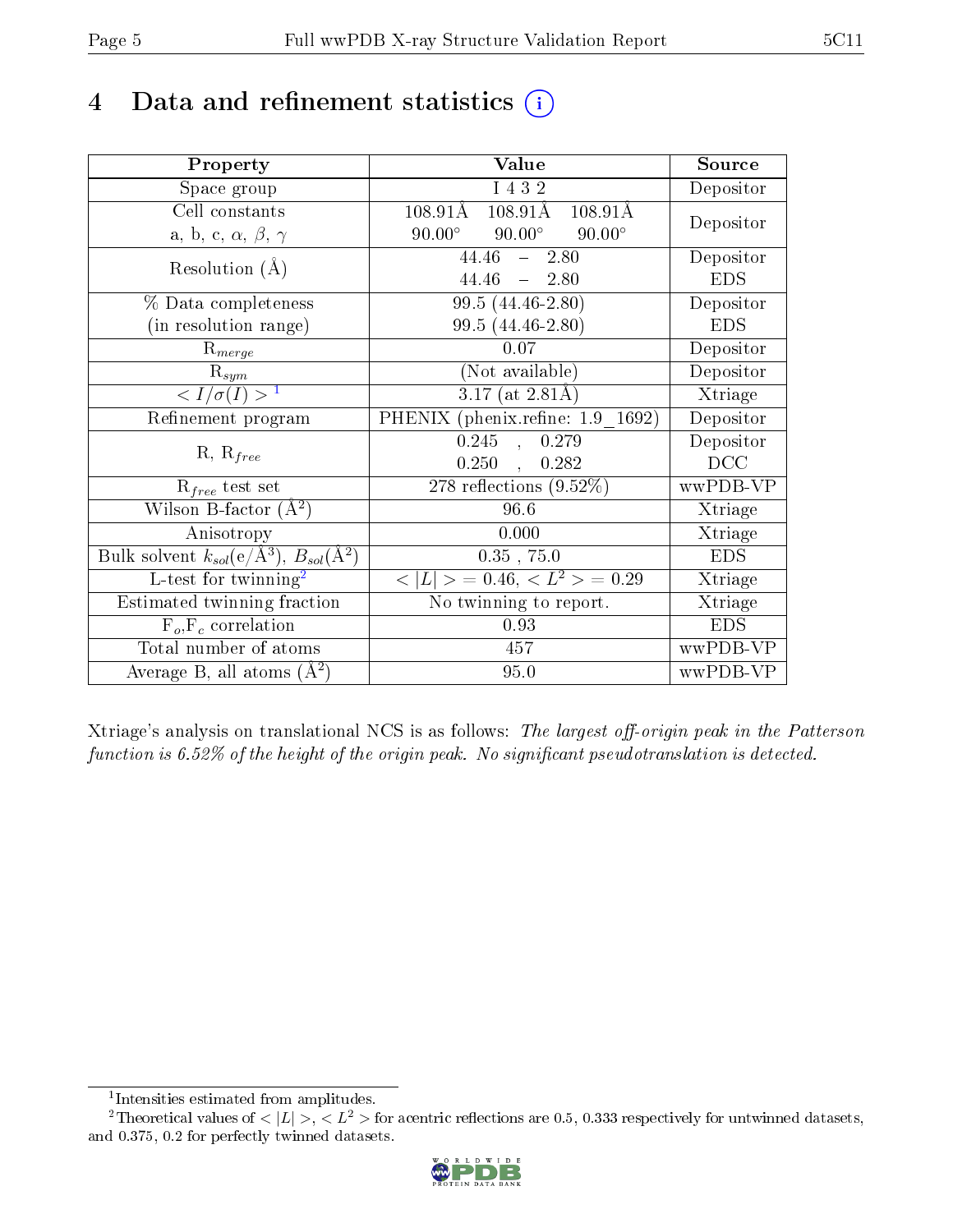# 5 Model quality  $(i)$

### 5.1 Standard geometry  $(i)$

Bond lengths and bond angles in the following residue types are not validated in this section: ZN, 4WQ

The Z score for a bond length (or angle) is the number of standard deviations the observed value is removed from the expected value. A bond length (or angle) with  $|Z| > 5$  is considered an outlier worth inspection. RMSZ is the root-mean-square of all Z scores of the bond lengths (or angles).

| Mol           | Chain |      | Bond lengths | Bond angles |             |  |
|---------------|-------|------|--------------|-------------|-------------|--|
|               |       | RMSZ | $\# Z  > 5$  | RMSZ        | # $ Z >5$   |  |
|               |       | 0.23 | 0/407        | 0.39        | $0\, / 551$ |  |
| $\mathcal{D}$ | В     | 0.20 | 0/42         | 0.41        | 0/54        |  |
| ΔH            | All   | 0.22 | 449          | 0.40        | 605         |  |

There are no bond length outliers.

There are no bond angle outliers.

There are no chirality outliers.

There are no planarity outliers.

### $5.2$  Too-close contacts  $(i)$

In the following table, the Non-H and H(model) columns list the number of non-hydrogen atoms and hydrogen atoms in the chain respectively. The H(added) column lists the number of hydrogen atoms added and optimized by MolProbity. The Clashes column lists the number of clashes within the asymmetric unit, whereas Symm-Clashes lists symmetry related clashes.

|  |  |  | Mol   Chain   Non-H   H(model)   H(added)   Clashes   Symm-Clashes |
|--|--|--|--------------------------------------------------------------------|
|  |  |  |                                                                    |
|  |  |  |                                                                    |
|  |  |  |                                                                    |
|  |  |  |                                                                    |

The all-atom clashscore is defined as the number of clashes found per 1000 atoms (including hydrogen atoms). The all-atom clashscore for this structure is 7.

All (6) close contacts within the same asymmetric unit are listed below, sorted by their clash magnitude.

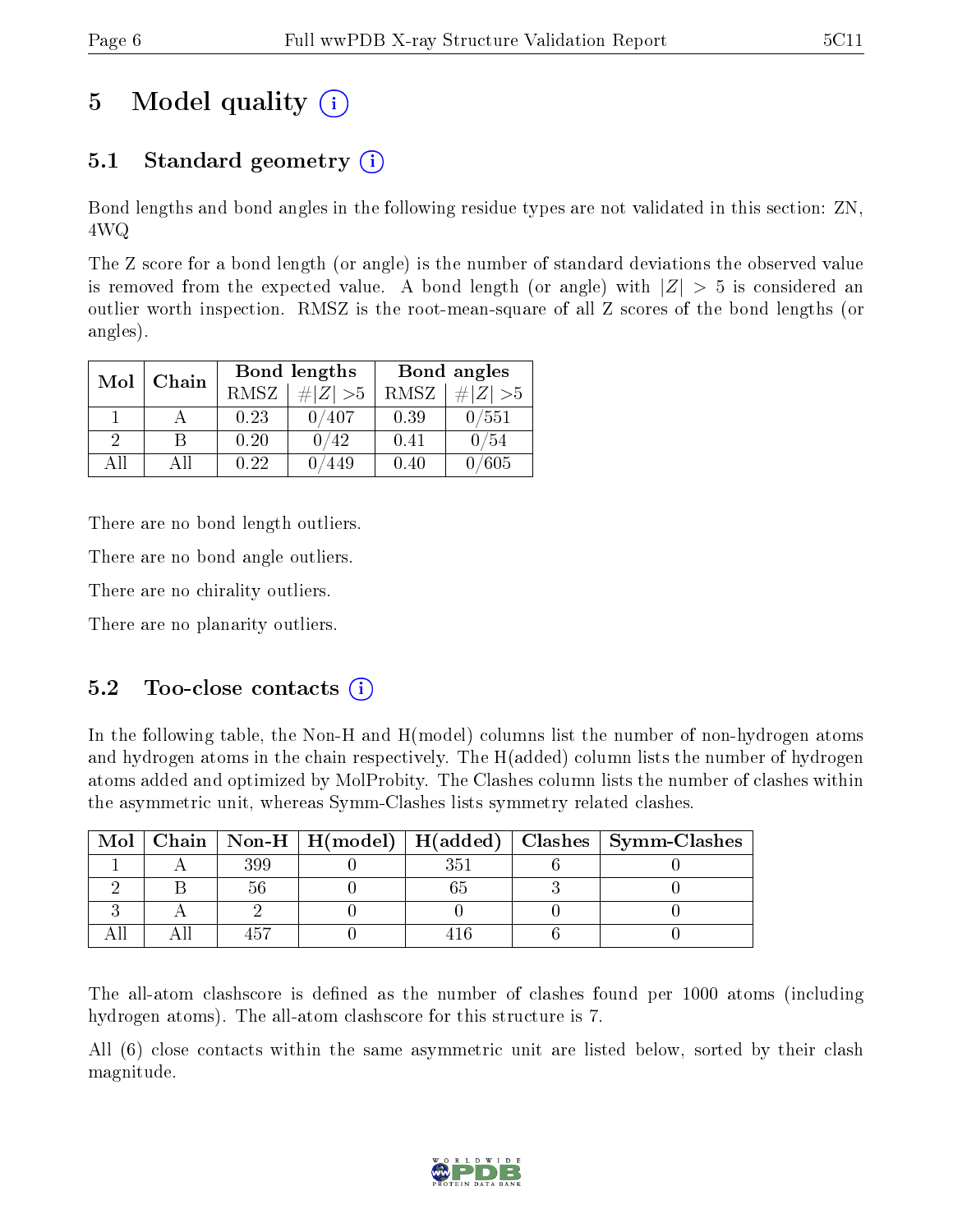| Atom-1             | Atom-2                      | Interatomic<br>distance $(\AA)$ | Clash<br>overlap $(A)$ |
|--------------------|-----------------------------|---------------------------------|------------------------|
| 1:A:41:ALA:O       | 2:B:1:ALA:N                 | 2.27                            | 0.68                   |
| 1:A:18:TRP:HB2     | 2:B:4:4WQ:H5                | 1.77                            | 0.67                   |
| 1: A:3:CYS:HB2     | 1:A:29:PHE:HA               | 1.97                            | 0.46                   |
| 1: A: 18: TRP: HE1 | 2:B:6:THR:HB                | 1.83                            | 0.43                   |
| $1:A:23:GLY:H$ A3  | 1: A:51: CYS:HB3            | 2.02                            | 0.41                   |
| 1: A:39: GLU:CD    | $1: A:39: \overline{GLU:H}$ | 2.24                            | 0.40                   |

There are no symmetry-related clashes.

### 5.3 Torsion angles  $(i)$

#### 5.3.1 Protein backbone (i)

In the following table, the Percentiles column shows the percent Ramachandran outliers of the chain as a percentile score with respect to all X-ray entries followed by that with respect to entries of similar resolution.

The Analysed column shows the number of residues for which the backbone conformation was analysed, and the total number of residues.

| $\bf{Mol}$ | Chain | Analysed      | Favoured    |            | Allowed   Outliers | Percentiles         |                     |
|------------|-------|---------------|-------------|------------|--------------------|---------------------|---------------------|
|            |       | $50/52(96\%)$ | 44 (88\%)   | 6 $(12\%)$ |                    |                     | 100 100             |
|            |       | $4/10$ (40\%) | $4(100\%)$  |            |                    | 100                 | $\vert$ 100 $\vert$ |
| All        | All   | 54/62(87%)    | 48 $(89\%)$ | 6 $(11\%)$ |                    | $\vert$ 100 $\vert$ | $\vert$ 100 $\vert$ |

There are no Ramachandran outliers to report.

#### 5.3.2 Protein sidechains  $(i)$

In the following table, the Percentiles column shows the percent sidechain outliers of the chain as a percentile score with respect to all X-ray entries followed by that with respect to entries of similar resolution.

The Analysed column shows the number of residues for which the sidechain conformation was analysed, and the total number of residues.

| Mol | Chain | Analysed        | Rotameric   Outliers | Percentiles                        |
|-----|-------|-----------------|----------------------|------------------------------------|
|     |       | $45/45$ (100\%) | 45 $(100\%)$         | $\vert$ 100 $\vert$<br>$\vert$ 100 |
|     |       | 4/7(57%)        | $4(100\%)$           | 100<br>100                         |
| All | All   | 49/52(94%)      | 49 $(100\%)$         | 100<br>100                         |

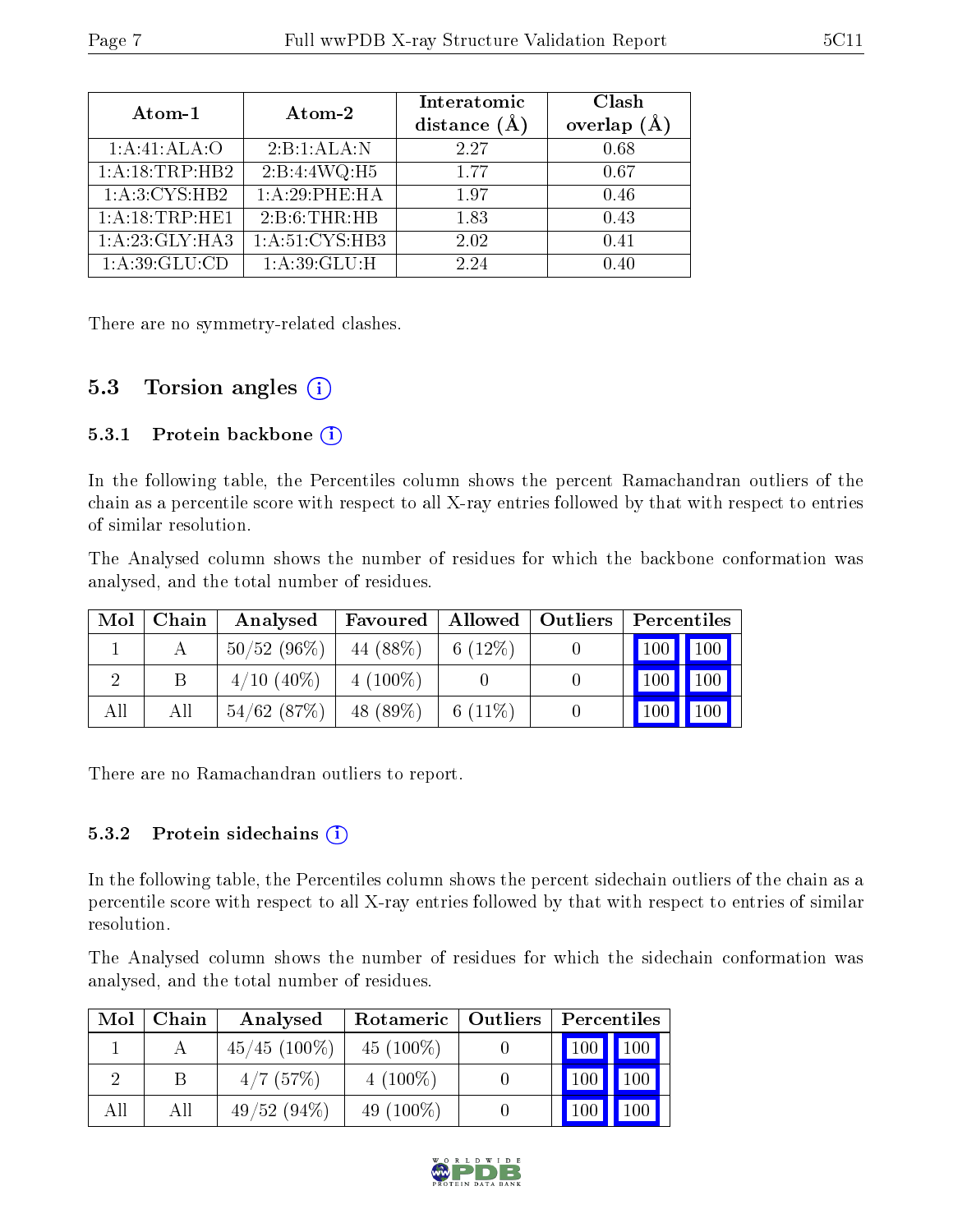There are no protein residues with a non-rotameric sidechain to report.

Some sidechains can be flipped to improve hydrogen bonding and reduce clashes. There are no such sidechains identified.

#### $5.3.3$  RNA  $(i)$

There are no RNA molecules in this entry.

#### 5.4 Non-standard residues in protein, DNA, RNA chains (i)

1 non-standard protein/DNA/RNA residue is modelled in this entry.

In the following table, the Counts columns list the number of bonds (or angles) for which Mogul statistics could be retrieved, the number of bonds (or angles) that are observed in the model and the number of bonds (or angles) that are defined in the Chemical Component Dictionary. The Link column lists molecule types, if any, to which the group is linked. The Z score for a bond length (or angle) is the number of standard deviations the observed value is removed from the expected value. A bond length (or angle) with  $|Z| > 2$  is considered an outlier worth inspection. RMSZ is the root-mean-square of all Z scores of the bond lengths (or angles).

| Mol<br>$\vert$ Type $\vert$ |     | $\vert$ Chain $\vert$ Res $\vert$ Link $\vert$ |   |                        |      |                                    | Bond lengths |  |         | Bond angles |  |
|-----------------------------|-----|------------------------------------------------|---|------------------------|------|------------------------------------|--------------|--|---------|-------------|--|
|                             |     |                                                |   | $\sqrt{\text{counts}}$ | RMSZ | $\vert \#  Z  > 2$   Counts   RMSZ |              |  | $\# Z $ |             |  |
|                             | 4WQ |                                                | ↩ | 10,11,12               | 0.84 |                                    | 9,14,16      |  |         |             |  |

In the following table, the Chirals column lists the number of chiral outliers, the number of chiral centers analysed, the number of these observed in the model and the number defined in the Chemical Component Dictionary. Similar counts are reported in the Torsion and Rings columns. '-' means no outliers of that kind were identified.

|               |  |                | Mol   Type   Chain   Res   Link   Chirals   Torsions   Rings |  |
|---------------|--|----------------|--------------------------------------------------------------|--|
| $+4\text{WO}$ |  | <b>Section</b> | $\mid 0/9/10/12 \mid$                                        |  |

There are no bond length outliers.

All (1) bond angle outliers are listed below:

|  |  | $\lceil \,\text{Mol} \,\rceil$ Chain $\mid$ Res $\mid$ Type $\mid$ Atoms | Observed( $^{\circ}$ )   Ideal( $^{\circ}$ ) |       |
|--|--|--------------------------------------------------------------------------|----------------------------------------------|-------|
|  |  | $4\text{WQ}$   CD-CE-CZ   -2.94                                          | 112.32                                       | 118-1 |

There are no chirality outliers.

There are no torsion outliers.

There are no ring outliers.

1 monomer is involved in 1 short contact:

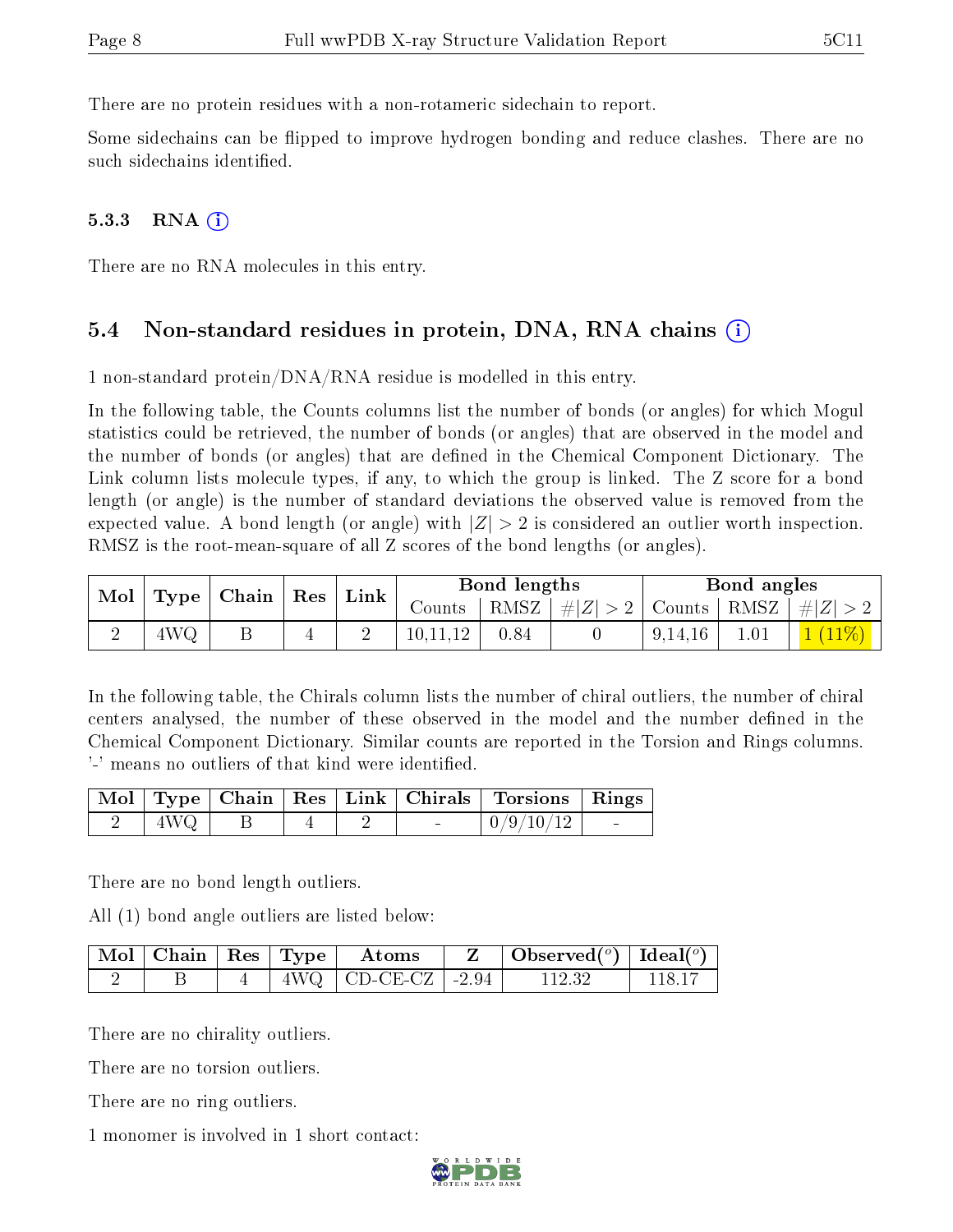|  |     | Mol   Chain   Res   Type   Clashes   Symm-Clashes |
|--|-----|---------------------------------------------------|
|  | 4WQ |                                                   |

#### 5.5 Carbohydrates  $(i)$

There are no carbohydrates in this entry.

#### 5.6 Ligand geometry  $(i)$

Of 2 ligands modelled in this entry, 2 are monoatomic - leaving 0 for Mogul analysis.

There are no bond length outliers.

There are no bond angle outliers.

There are no chirality outliers.

There are no torsion outliers.

There are no ring outliers.

No monomer is involved in short contacts.

#### 5.7 [O](https://www.wwpdb.org/validation/2017/XrayValidationReportHelp#nonstandard_residues_and_ligands)ther polymers (i)

There are no such residues in this entry.

#### 5.8 Polymer linkage issues (i)

There are no chain breaks in this entry.

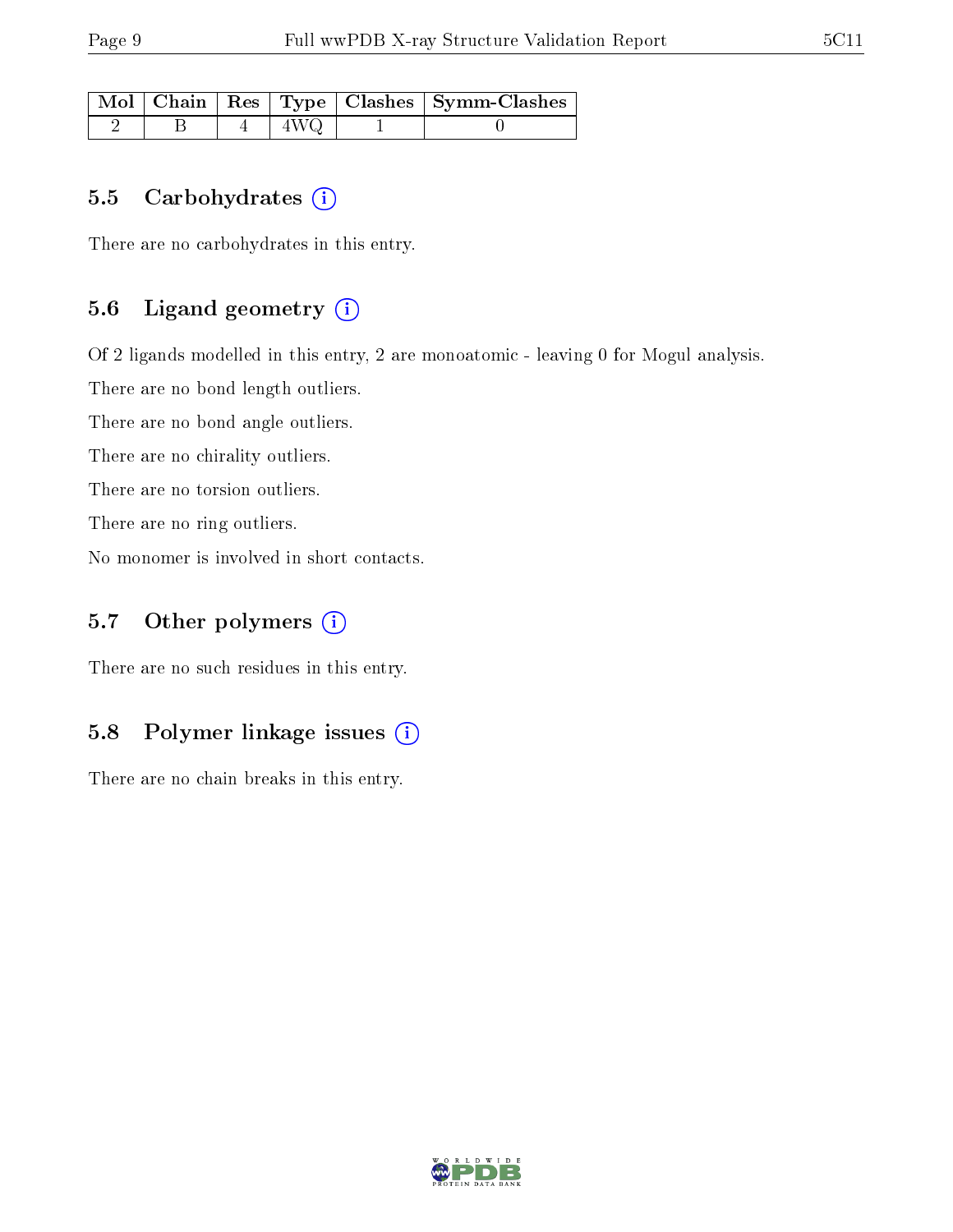## 6 Fit of model and data  $\left( \cdot \right)$

### 6.1 Protein, DNA and RNA chains (i)

In the following table, the column labelled  $#RSRZ>2'$  contains the number (and percentage) of RSRZ outliers, followed by percent RSRZ outliers for the chain as percentile scores relative to all X-ray entries and entries of similar resolution. The OWAB column contains the minimum, median,  $95<sup>th</sup>$  percentile and maximum values of the occupancy-weighted average B-factor per residue. The column labelled  $Q< 0.9$  lists the number of (and percentage) of residues with an average occupancy less than 0.9.

| Mol | Chain | Analysed        | $\#\text{RSRZ}{>}2$<br>${ <\hspace{-1.5pt}{\mathrm{RSRZ}} \hspace{-1.5pt}>}$ |                      | $OWAB(A^2)$       | $\mathrm{Q}{<}0.9$ |
|-----|-------|-----------------|------------------------------------------------------------------------------|----------------------|-------------------|--------------------|
|     |       | $52/52$ (100\%) | 0.13                                                                         | $1(1\%)$<br>66<br>59 | 65, 100, 118, 124 |                    |
|     |       | $6/10(60\%)$    | 0.67                                                                         | $1(16\%)$ 1 1        | 73, 81, 93, 98    |                    |
| All | All   | 58/62(93%)      | 0.18                                                                         | $2(3\%)$<br>35<br>45 | 65, 95, 118, 124  |                    |

All (2) RSRZ outliers are listed below:

| Mol | Chain |      | $\vert$ Res $\vert$ Type $\vert$ RSRZ |  |
|-----|-------|------|---------------------------------------|--|
|     |       |      |                                       |  |
|     |       | GL N |                                       |  |

### 6.2 Non-standard residues in protein, DNA, RNA chains  $(i)$

In the following table, the Atoms column lists the number of modelled atoms in the group and the number defined in the chemical component dictionary. The B-factors column lists the minimum, median,  $95<sup>th</sup>$  percentile and maximum values of B factors of atoms in the group. The column labelled  $Q< 0.9$ ' lists the number of atoms with occupancy less than 0.9.

|                   |  |                          |  | $\boxed{\text{ Mol}}$ Type   Chain   Res   Atoms   RSCC   RSR   B-factors $(\AA^2)$   Q<0.9 |  |
|-------------------|--|--------------------------|--|---------------------------------------------------------------------------------------------|--|
| $+4\text{WQ}$ $+$ |  | $+12/13$ $+0.96$ $+0.25$ |  | 58,61,75,75                                                                                 |  |

#### 6.3 Carbohydrates (i)

There are no carbohydrates in this entry.

#### 6.4 Ligands  $(i)$

In the following table, the Atoms column lists the number of modelled atoms in the group and the number defined in the chemical component dictionary. The B-factors column lists the minimum,